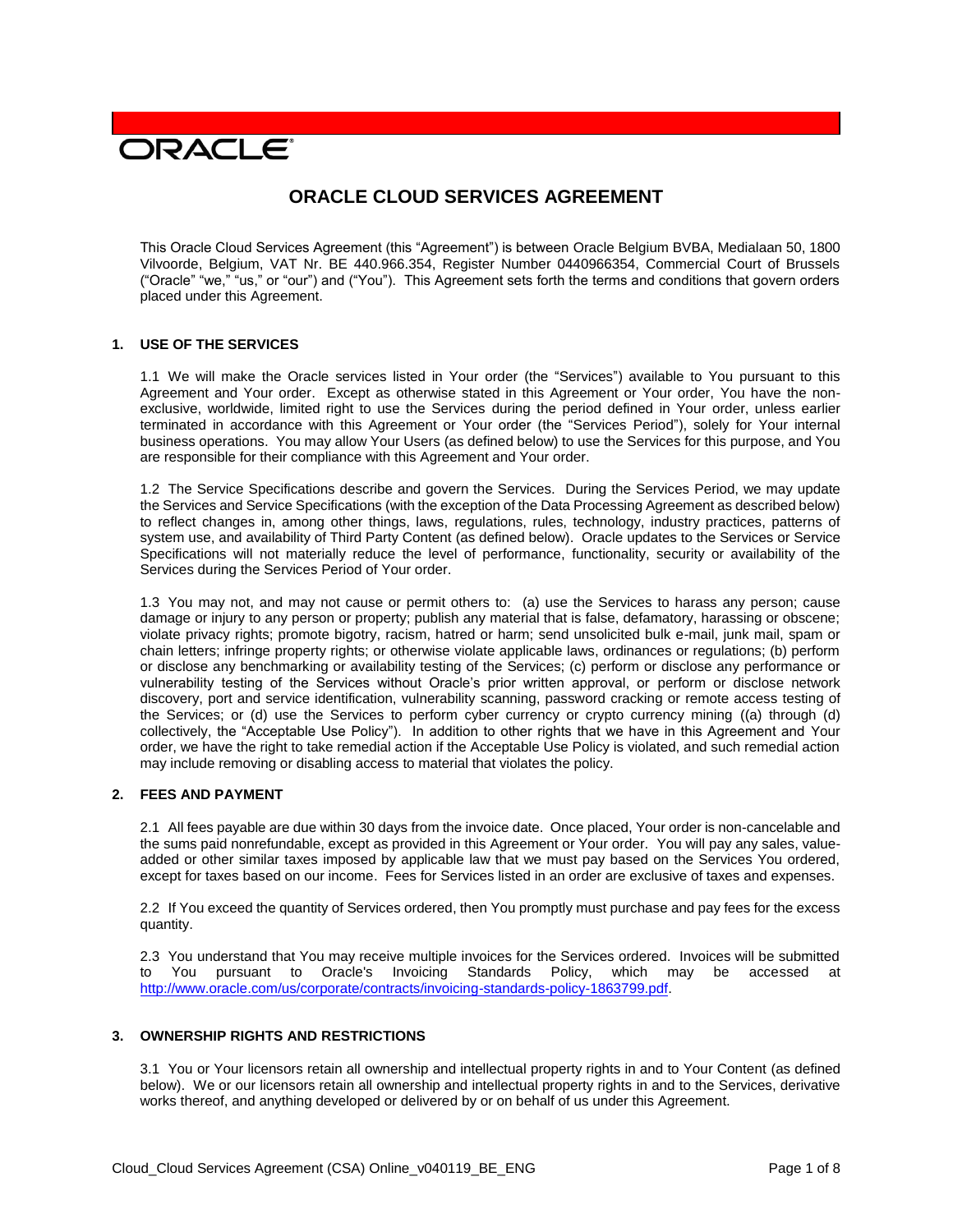3.2 You may have access to Third Party Content through use of the Services. Unless otherwise stated in Your order, all ownership and intellectual property rights in and to Third Party Content and the use of such content is governed by separate third party terms between You and the third party.

3.3 You grant us the right to host, use, process, display and transmit Your Content to provide the Services pursuant to and in accordance with this Agreement and Your order. You have sole responsibility for the accuracy, quality, integrity, legality, reliability, and appropriateness of Your Content, and for obtaining all rights related to Your Content required by Oracle to perform the Services.

3.4 You may not, and may not cause or permit others to: (a) modify, make derivative works of, disassemble, decompile, reverse engineer, reproduce, republish, download, or copy any part of the Services (including data structures or similar materials produced by programs); (b) access or use the Services to build or support, directly or indirectly, products or services competitive to Oracle; or (c) license, sell, transfer, assign, distribute, outsource, permit timesharing or service bureau use of, commercially exploit, or make available the Services to any third party except as permitted by this Agreement or Your order.

#### **4. NONDISCLOSURE**

4.1 By virtue of this Agreement, the parties may disclose to each other information that is confidential ("Confidential Information"). Confidential Information shall be limited to the terms and pricing under this Agreement and Your order, Your Content residing in the Services, and all information clearly identified as confidential at the time of disclosure.

4.2 A party's Confidential Information shall not include information that: (a) is or becomes a part of the public domain through no act or omission of the other party; (b) was in the other party's lawful possession prior to the disclosure and had not been obtained by the other party either directly or indirectly from the disclosing party; (c) is lawfully disclosed to the other party by a third party without restriction on the disclosure; or (d) is independently developed by the other party.

4.3 Each party agrees not to disclose the other party's Confidential Information to any third party other than as set forth in the following sentence for a period of five years from the date of the disclosing party's disclosure of the Confidential Information to the receiving party; however, we will protect the confidentiality of Your Content residing in the Services for as long as such information resides in the Services. Each party may disclose Confidential Information only to those employees, agents or subcontractors who are required to protect it against unauthorized disclosure in a manner no less protective than required under this Agreement, and each party may disclose the other party's Confidential Information in any legal proceeding or to a governmental entity as required by law. We will protect the confidentiality of Your Content residing in the Services in accordance with the Oracle security practices defined as part of the Service Specifications applicable to Your order.

# **5. PROTECTION OF YOUR CONTENT**

5.1 In order to protect Your Content provided to Oracle as part of the provision of the Services, Oracle will comply with the applicable administrative, physical, technical and other safeguards, and other applicable aspects of system and content management, available at [http://www.oracle.com/us/corporate/contracts/cloud-services/index.html.](http://www.oracle.com/us/corporate/contracts/cloud-services/index.html)

5.2 To the extent Your Content includes Personal Data (as that term is defined in the applicable data privacy policies and the Data Processing Agreement (as that term is defined below)), Oracle will furthermore comply with the following:

- a. the relevant Oracle privacy policies applicable to the Services, available at [http://www.oracle.com/us/legal/privacy/overview/index.html;](http://www.oracle.com/us/legal/privacy/overview/index.html) and
- b. the applicable version of the Data Processing Agreement for Oracle Services (the "Data Processing Agreement"), unless stated otherwise in Your order. The version of the Data Processing Agreement applicable to Your order (a) is available at [https://www.oracle.com/corporate/contracts/cloud](https://www.oracle.com/corporate/contracts/cloud-services/contracts.html#data-processing)[services/contracts.html#data-processing](https://www.oracle.com/corporate/contracts/cloud-services/contracts.html#data-processing) and is incorporated herein by reference, and (b) will remain in force during the Services Period of Your order. In the event of any conflict between the terms of the Data Processing Agreement and the terms of the Service Specifications (including any applicable Oracle privacy policies), the terms of the Data Processing Agreement shall take precedence.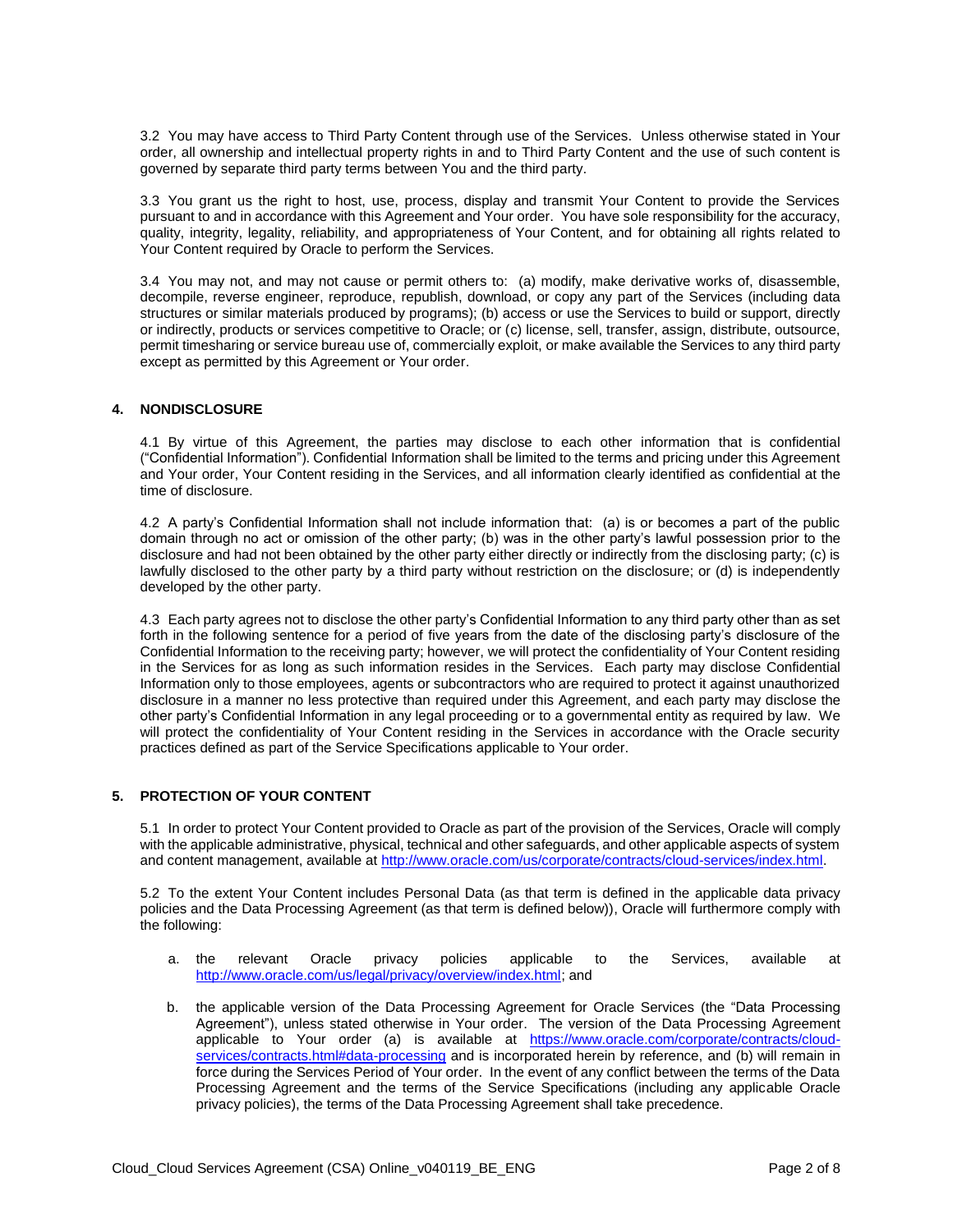5.3 Without prejudice to Sections 5.1 and 5.2 above, You are responsible for (a) any required notices, consents and/or authorizations related to Your provision of, and our processing of, Your Content (including any Personal Data) as part of the Services, (b) any security vulnerabilities, and the consequences of such vulnerabilities, arising from Your Content, including any viruses, Trojan horses, worms or other harmful programming routines contained in Your Content, and (c) any use by You or Your Users of the Services in a manner that is inconsistent with the terms of this Agreement. To the extent You disclose or transmit Your Content to a third party, we are no longer responsible for the security, integrity or confidentiality of such content outside of Oracle's control.

5.4 Unless otherwise specified in Your order (including in the Service Specifications), Your Content may not include any sensitive or special data that imposes specific data security or data protection obligations on Oracle in addition to or different from those specified in the Service Specifications. If available for the Services, You may purchase additional services from us (e.g., Oracle Payment Card Industry Compliance Services) designed to address specific data security or data protection requirements applicable to such sensitive or special data You seek to include in Your Content.

# **6. WARRANTIES, DISCLAIMERS AND EXCLUSIVE REMEDIES**

6.1 Each party represents that it has validly entered into this Agreement and that it has the power and authority to do so. We warrant that during the Services Period we will perform the Services using commercially reasonable care and skill in all material respects as described in the Service Specifications. If the Services provided to You were not performed as warranted, You must promptly provide us with a written notice that describes the deficiency in the Services (including, as applicable, the service request number notifying us of the deficiency in the Services).

6.2 WE DO NOT WARRANT THAT THE SERVICES WILL BE PERFORMED ERROR-FREE OR UNINTERRUPTED, THAT WE WILL CORRECT ALL SERVICES ERRORS, OR THAT THE SERVICES WILL MEET YOUR REQUIREMENTS OR EXPECTATIONS. WE ARE NOT RESPONSIBLE FOR ANY ISSUES RELATED TO THE PERFORMANCE, OPERATION OR SECURITY OF THE SERVICES THAT ARISE FROM YOUR CONTENT OR THIRD PARTY CONTENT OR SERVICES PROVIDED BY THIRD PARTIES.

6.3 FOR ANY BREACH OF THE SERVICES WARRANTY, YOUR EXCLUSIVE REMEDY AND OUR ENTIRE LIABILITY SHALL BE THE CORRECTION OF THE DEFICIENT SERVICES THAT CAUSED THE BREACH OF WARRANTY, OR, IF WE CANNOT SUBSTANTIALLY CORRECT THE DEFICIENCY IN A COMMERCIALLY REASONABLE MANNER, YOU MAY END THE DEFICIENT SERVICES AND WE WILL REFUND TO YOU THE FEES FOR THE TERMINATED SERVICES THAT YOU PRE-PAID TO US FOR THE PERIOD FOLLOWING THE EFFECTIVE DATE OF TERMINATION.

6.4 TO THE EXTENT NOT PROHIBITED BY LAW, THESE WARRANTIES ARE EXCLUSIVE AND THERE ARE NO OTHER EXPRESS OR IMPLIED WARRANTIES OR CONDITIONS INCLUDING FOR SOFTWARE, HARDWARE, SYSTEMS, NETWORKS OR ENVIRONMENTS OR FOR MERCHANTABILITY, SATISFACTORY QUALITY AND FITNESS FOR A PARTICULAR PURPOSE.

#### **7. LIMITATION OF LIABILITY**

7.1 IN NO EVENT WILL EITHER PARTY OR ITS AFFILIATES BE LIABLE FOR ANY INDIRECT, CONSEQUENTIAL, INCIDENTAL, SPECIAL, PUNITIVE, OR EXEMPLARY DAMAGES, OR ANY LOSS OF REVENUE, PROFITS (EXCLUDING FEES UNDER THIS AGREEMENT), SALES, DATA, DATA USE, GOODWILL, OR REPUTATION.

7.2 IN NO EVENT SHALL THE AGGREGATE LIABILITY OF ORACLE AND OUR AFFILIATES ARISING OUT OF OR RELATED TO THIS AGREEMENT OR YOUR ORDER, WHETHER IN CONTRACT, TORT, OR OTHERWISE, EXCEED THE TOTAL AMOUNTS ACTUALLY PAID UNDER YOUR ORDER FOR THE SERVICES GIVING RISE TO THE LIABILITY DURING THE TWELVE (12) MONTHS IMMEDIATELY PRECEDING THE EVENT GIVING RISE TO SUCH LIABILITY.

# **8. INDEMNIFICATION**

8.1 If a third party makes a claim against either You or Oracle ("Recipient" which may refer to You or us depending upon which party received the Material), that any information, design, specification, instruction, software, service, data, hardware, or material (collectively, "Material") furnished by either You or us ("Provider" which may refer to You or us depending on which party provided the Material) and used by the Recipient infringes the third party's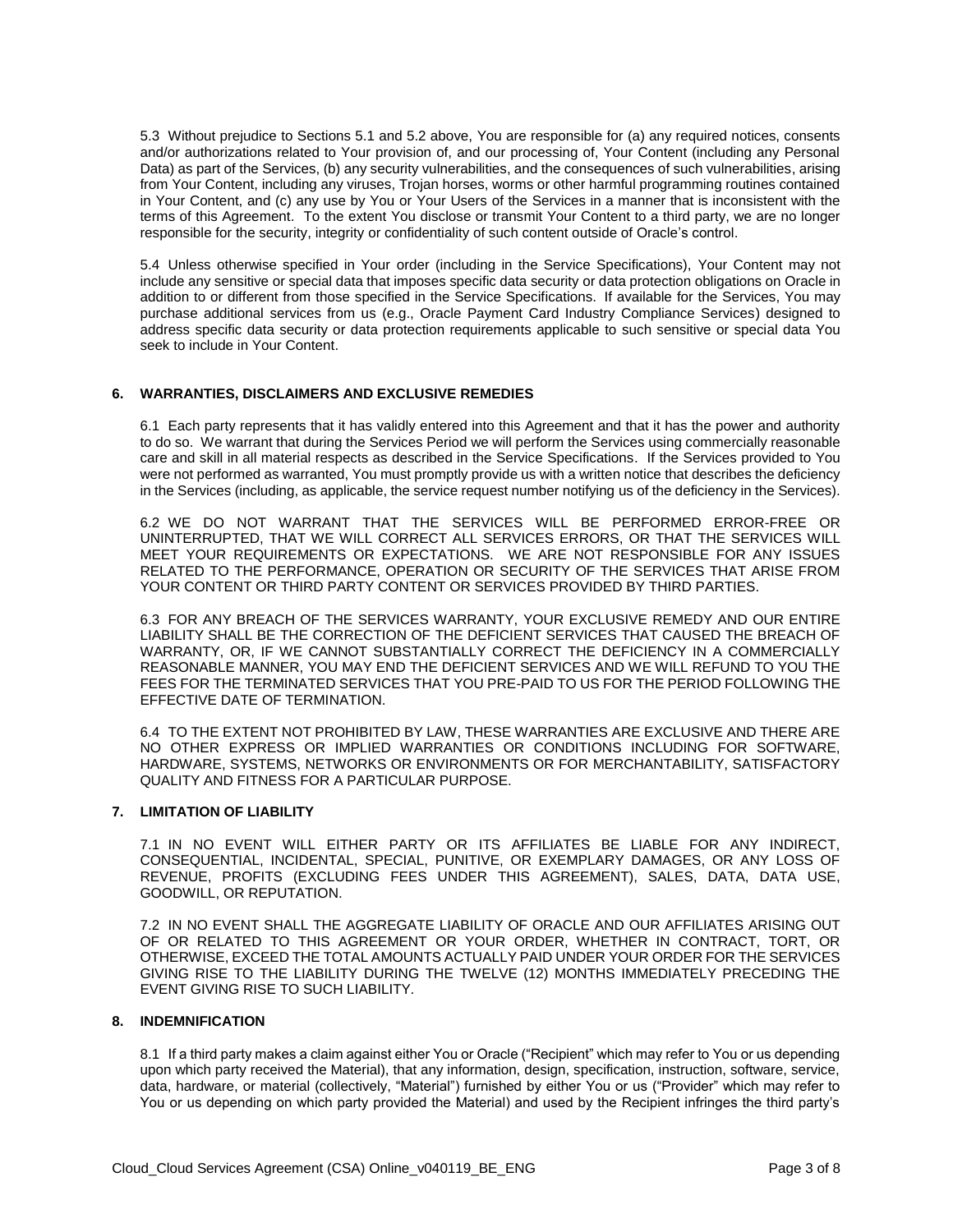intellectual property rights, the Provider, at the Provider's sole cost and expense, will defend the Recipient against the claim and indemnify the Recipient from the damages, liabilities, costs and expenses awarded by the court to the third party claiming infringement or the settlement agreed to by the Provider, if the Recipient does the following:

- a. notifies the Provider promptly in writing, not later than 30 days after the Recipient receives notice of the claim (or sooner if required by applicable law);
- b. gives the Provider sole control of the defense and any settlement negotiations; and
- c. gives the Provider the information, authority and assistance the Provider needs to defend against or settle the claim.

8.2 If the Provider believes or it is determined that any of the Material may have violated a third party's intellectual property rights, the Provider may choose to either modify the Material to be non-infringing (while substantially preserving its utility or functionality) or obtain a license to allow for continued use, or if these alternatives are not commercially reasonable, the Provider may end the license for, and require return of, the applicable Material and refund any unused, prepaid fees the Recipient may have paid to the other party for such Material. If such return materially affects our ability to meet obligations under the relevant order, then we may, upon 30 days prior written notice, terminate the order. If such Material is third party technology and the terms of the third party license do not allow us to terminate the license, then we may, upon 30 days prior written notice, end the Services associated with such Material and refund any unused, prepaid fees for such Services.

8.3 The Provider will not indemnify the Recipient if the Recipient (a) alters the Material or uses it outside the scope of use identified in the Provider's user or program documentation or Service Specifications, or (b) uses a version of the Material which has been superseded, if the infringement claim could have been avoided by using an unaltered current version of the Material which was made available to the Recipient. The Provider will not indemnify the Recipient to the extent that an infringement claim is based upon any Material not furnished by the Provider. We will not indemnify You to the extent that an infringement claim is based on Third Party Content or any Material from a third party portal or other external source that is accessible or made available to You within or by the Services (e.g., a social media post from a third party blog or forum, a third party Web page accessed via a hyperlink, marketing data from third party data providers, etc.).

8.4 This Section 8 provides the parties' exclusive remedy for any infringement claims or damages.

### **9. TERM AND TERMINATION**

- 9.1 This Agreement is valid for the order which this Agreement accompanies.
- 9.2 Services shall be provided for the Services Period defined in Your order.

9.3 We may suspend Your or Your Users' access to, or use of, the Services if we believe that (a) there is a significant threat to the functionality, security, integrity, or availability of the Services or any content, data, or applications in the Services; (b) You or Your Users are accessing or using the Services to commit an illegal act; or (c) there is a violation of the Acceptable Use Policy. When reasonably practicable and lawfully permitted, we will provide You with advance notice of any such suspension. We will use reasonable efforts to re-establish the Services promptly after we determine that the issue causing the suspension has been resolved. During any suspension period, we will make Your Content (as it existed on the suspension date) available to You. Any suspension under this Section shall not excuse You from Your obligation to make payments under this Agreement.

9.4 If either of us breaches a material term of this Agreement or any order and fails to correct the breach within 30 days of written specification of the breach, then the breaching party is in default and the non-breaching party may terminate (a) in the case of breach of any order, the order under which the breach occurred; or (b) in the case of breach of the Agreement, the Agreement and any orders that have been placed under the Agreement. If we terminate any orders as specified in the preceding sentence, You must pay within 30 days all amounts that have accrued prior to such termination, as well as all sums remaining unpaid for the Services under such order(s) plus related taxes and expenses. Except for nonpayment of fees, the nonbreaching party may agree in its sole discretion to extend the 30 day period for so long as the breaching party continues reasonable efforts to cure the breach. You agree that if You are in default under this Agreement, You may not use those Services ordered.

9.5 At the end of the Services Period, we will make Your Content (as it existed at the end of the Services Period) available for retrieval by You during a retrieval period set out in the Service Specifications. At the end of such retrieval period, and except as may be required by law, we will delete or otherwise render unrecoverable any of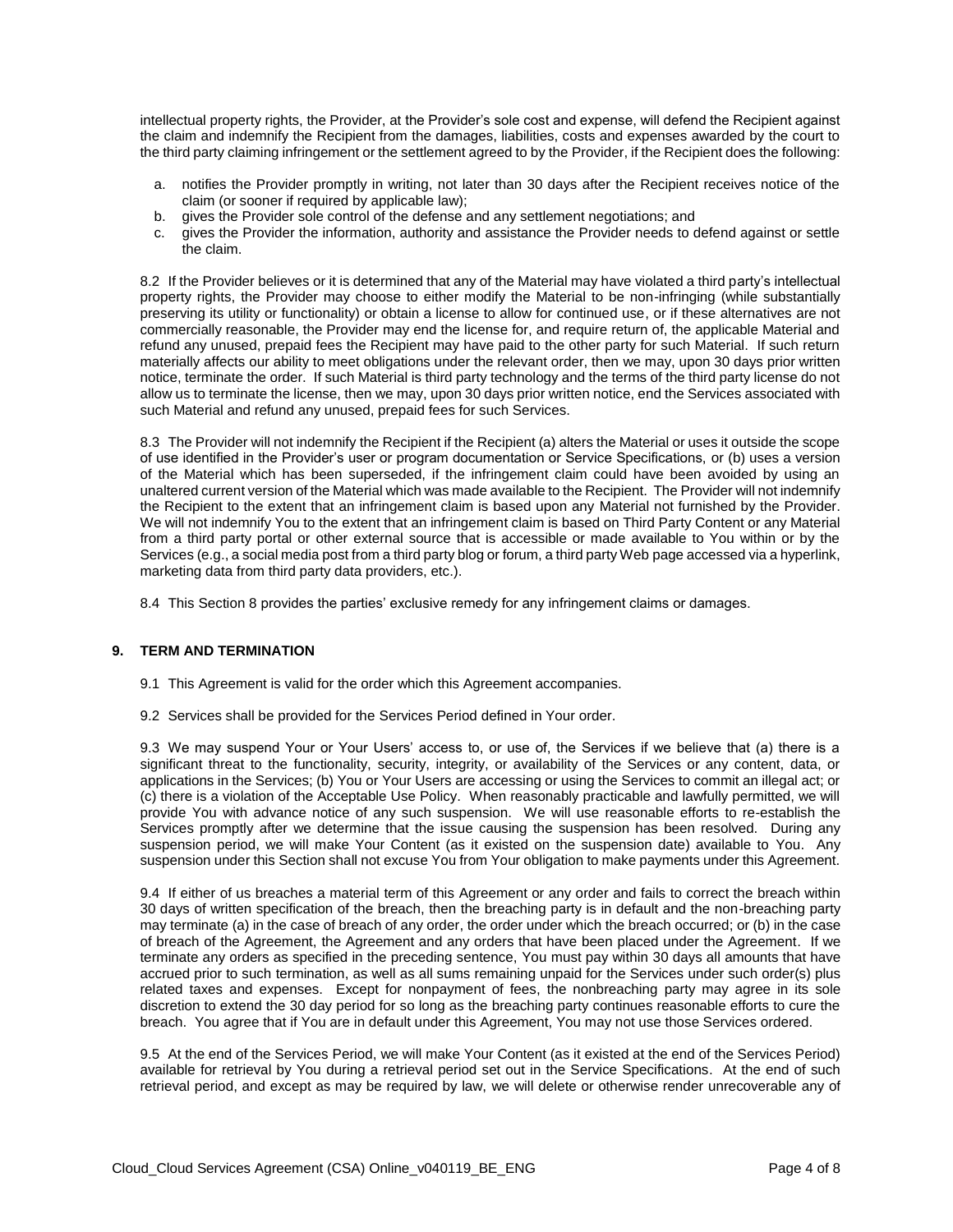Your Content that remains in the Services. Our data deletion practices are described in more detail in the Service Specifications.

9.6 Provisions that survive termination or expiration of this Agreement are those relating to limitation of liability, indemnification, payment and others which by their nature are intended to survive.

#### **10. THIRD-PARTY CONTENT, SERVICES AND WEBSITES**

10.1 The Services may enable You to link to, transfer Your Content or Third Party Content to, or otherwise access, third parties' websites, platforms, content, products, services, and information ("Third Party Services"). Oracle does not control and is not responsible for Third Party Services. You are solely responsible for complying with the terms of access and use of Third Party Services, and if Oracle accesses or uses any Third Party Services on Your behalf to facilitate performance of the Services, You are solely responsible for ensuring that such access and use, including through passwords, credentials or tokens issued or otherwise made available to You, is authorized by the terms of access and use for such services. If You transfer or cause the transfer of Your Content or Third Party Content from the Services to a Third Party Service or other location, that transfer constitutes a distribution by You and not by Oracle.

10.2 Any Third Party Content we make accessible is provided on an "as-is" and "as available" basis without any warranty of any kind. You acknowledge and agree that we are not responsible for, and have no obligation to control, monitor, or correct, Third Party Content. We disclaim all liabilities arising from or related to Third Party Content.

10.3 You acknowledge that: (i) the nature, type, quality and availability of Third Party Content may change at any time during the Services Period, and (ii) features of the Services that interoperate with Third Party Services such as Facebook™, YouTube™ and Twitter™, etc., depend on the continuing availability of such third parties' respective application programming interfaces (APIs). We may need to update, change or modify the Services under this Agreement as a result of a change in, or unavailability of, such Third Party Content, Third Party Services or APIs. If any third party ceases to make its Third Party Content or APIs available on reasonable terms for the Services, as determined by us in our sole discretion, we may cease providing access to the affected Third Party Content or Third Party Services without any liability to You. Any changes to Third Party Content, Third Party Services or APIs, including their unavailability, during the Services Period does not affect Your obligations under this Agreement or the applicable order, and You will not be entitled to any refund, credit or other compensation due to any such changes.

#### **11. SERVICE MONITORING, ANALYSES AND ORACLE SOFTWARE**

11.1 We continuously monitor the Services to facilitate Oracle's operation of the Services; to help resolve Your service requests; to detect and address threats to the functionality, security, integrity, and availability of the Services as well as any content, data, or applications in the Services; and to detect and address illegal acts or violations of the Acceptable Use Policy. Oracle monitoring tools do not collect or store any of Your Content residing in the Services, except as needed for such purposes. Oracle does not monitor, and does not address issues with, non-Oracle software provided by You or any of Your Users that is stored in, or run on or through, the Services. Information collected by Oracle monitoring tools (excluding Your Content) may also be used to assist in managing Oracle's product and service portfolio, to help Oracle address deficiencies in its product and service offerings, and for license management purposes.

11.2 We may (i) compile statistical and other information related to the performance, operation and use of the Services, and (ii) use data from the Services in aggregated form for security and operations management, to create statistical analyses, and for research and development purposes (clauses i and ii are collectively referred to as "Service Analyses"). We may make Service Analyses publicly available; however, Service Analyses will not incorporate Your Content, Personal Data or Confidential Information in a form that could serve to identify You or any individual. We retain all intellectual property rights in Service Analyses.

11.3 We may provide You with the ability to obtain certain Oracle Software (as defined below) for use with the Services. If we provide Oracle Software to You and do not specify separate terms for such software, then such Oracle Software is provided as part of the Services and You have the non-exclusive, worldwide, limited right to use such Oracle Software, subject to the terms of this Agreement and Your order (except for separately licensed elements of the Oracle Software, which separately licensed elements are governed by the applicable separate terms), solely to facilitate Your use of the Services. You may allow Your Users to use the Oracle Software for this purpose, and You are responsible for their compliance with the license terms. Your right to use any Oracle Software will terminate upon the earlier of our notice (by web posting or otherwise) or the end of the Services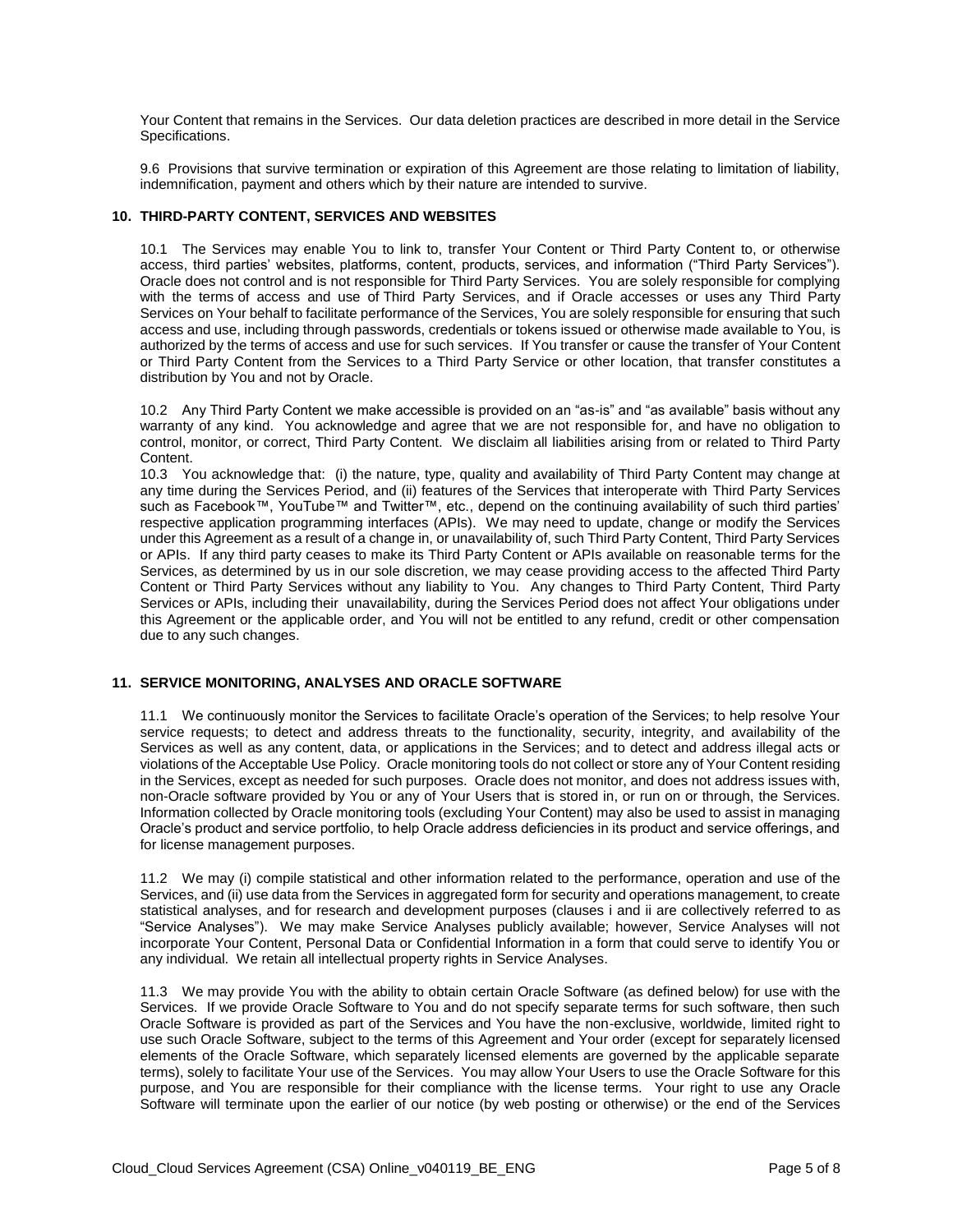associated with the Oracle Software. Notwithstanding the foregoing, if Oracle Software is licensed to You under separate terms, then Your use of such software is governed by the separate terms. Your right to use any part of the Oracle Software that is licensed under the separate terms is not restricted in any way by this Agreement.

#### **12. EXPORT**

12.1 Export laws and regulations of the United States and any other relevant local export laws and regulations apply to the Services. Such export laws govern use of the Services (including technical data) and any Services deliverables provided under this Agreement, and You and we each agree to comply with all such export laws and regulations (including "deemed export" and "deemed re-export" regulations). You agree that no data, information, software programs and/or materials resulting from the Services (or direct product thereof) will be exported, directly or indirectly, in violation of these laws, or will be used for any purpose prohibited by these laws including, without limitation, nuclear, chemical, or biological weapons proliferation, or development of missile technology.

12.2 You acknowledge that the Services are designed with capabilities for You and Your Users to access the Services without regard to geographic location and to transfer or otherwise move Your Content between the Services and other locations such as User workstations. You are solely responsible for the authorization and management of User accounts across geographic locations, as well as export control and geographic transfer of Your Content.

#### **13. FORCE MAJEURE**

Neither You nor we shall be responsible for failure or delay of performance if caused by: an act of war, hostility, or sabotage; act of God; pandemic; electrical, internet, or telecommunication outage that is not caused by the obligated party; government restrictions (including the denial or cancelation of any export, import or other license); or other event outside the reasonable control of the obligated party. Both You and we will use reasonable efforts to mitigate the effect of a force majeure event. If such event continues for more than 30 days, either of You or we may cancel unperformed Services and affected orders upon written notice. This Section does not excuse either party's obligation to take reasonable steps to follow its normal disaster recovery procedures or Your obligation to pay for the Services.

#### **14. GOVERNING LAW AND JURISDICTION**

This Agreement is governed by the laws of Belgium and each party agrees to submit to the exclusive jurisdiction of, and venue in, the courts in Brussels in any dispute arising out of or relating to this Agreement.

#### **15. NOTICE**

15.1 Any notice required under this Agreement shall be provided to the other party in writing. If You have a legal dispute with us or if You wish to provide a notice under the Indemnification Section of this Agreement, or if You become subject to insolvency or other similar legal proceedings, You will promptly send written notice to: Oracle Belgium BVBA, Medialaan 50, 1800 Vilvoorde, Belgium, Attention: General Counsel, Legal Department.

15.2 We may give notices applicable to our Services customers by means of a general notice on the Oracle portal for the Services, and notices specific to You by electronic mail to Your e-mail address on record in our account information or by written communication sent by first class mail or pre-paid post to Your address on record in our account information.

# **16. ASSIGNMENT**

You may not assign this Agreement or give or transfer the Services, or any interest in the Services, to another individual or entity.

# **17. OTHER**

17.1 We are an independent contractor, and each party agrees that no partnership, joint venture, or agency relationship exists between the parties.

17.2 Our business partners and other third parties, including any third parties with which the Services have integrations or that are retained by You to provide consulting services, implementation services or applications that interact with the Services, are independent of Oracle and are not Oracle's agents. We are not liable for, bound by,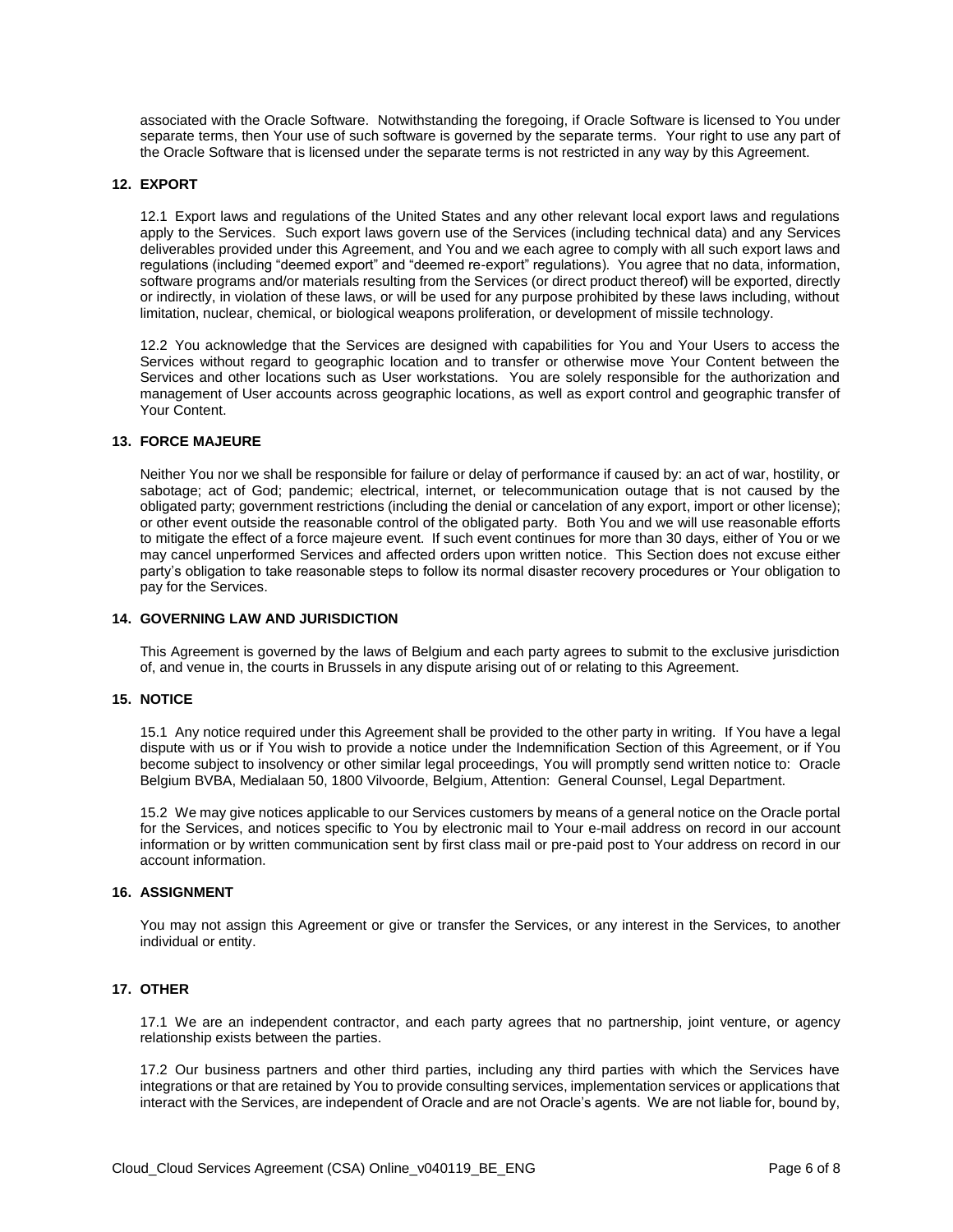or responsible for any problems with the Services or Your Content arising due to any acts of any such business partner or third party, unless the business partner or third party is providing Services as our subcontractor on an engagement ordered under this Agreement and, if so, then only to the same extent as we would be responsible for our resources under this Agreement.

17.3 If any term of this Agreement is found to be invalid or unenforceable, the remaining provisions will remain effective and such term shall be replaced with another term consistent with the purpose and intent of this Agreement.

17.4 Except for actions for nonpayment or breach of Oracle's proprietary rights, no action, regardless of form, arising out of or relating to this Agreement may be brought by either party more than two years after the cause of action has accrued.

17.5 Prior to entering into an order governed by this Agreement, You are solely responsible for determining whether the Services meet Your technical, business or regulatory requirements. Oracle will cooperate with Your efforts to determine whether use of the standard Services are consistent with those requirements. Additional fees may apply to any additional work performed by Oracle or changes to the Services. You remain solely responsible for Your regulatory compliance in connection with Your use of the Services.

17.6 Upon forty-five (45) days written notice and no more than once every twelve (12) months, Oracle may audit Your use of the Cloud Services to ensure Your use of the Cloud Services is in compliance with the terms of the applicable order and this Agreement. Any such audit shall not unreasonably interfere with Your normal business operations.

You agree to cooperate with Oracle's audit and to provide reasonable assistance and access to information reasonably requested by Oracle.

The performance of the audit and non-public data obtained during the audit (including findings or reports that result from the audit) shall be subject to the provisions of section 4 (Nondisclosure) of this Agreement.

If the audit identifies non-compliance, You agree to remedy (which may include, without limitation, the payment of any fees for additional Cloud Services) such non-compliance within 30 days of written notification of that noncompliance. You agree that Oracle shall not be responsible for any of Your costs incurred in cooperating with the audit.

# **18. ENTIRE AGREEMENT**

18.1 You agree that this Agreement and the information which is incorporated into this Agreement by written reference (including reference to information contained in a URL or referenced policy), together with the applicable order, is the complete agreement for the Services ordered by You and supersedes all prior or contemporaneous agreements or representations, written or oral, regarding such Services.

18.2 It is expressly agreed that the terms of this Agreement and any Oracle order shall supersede the terms in any purchase order, procurement internet portal, or other similar non-Oracle document and no terms included in any such purchase order, portal, or other non-Oracle document shall apply to the Services ordered. In the event of any inconsistencies between the terms of an order and the Agreement, the order shall take precedence; however, unless expressly stated otherwise in an order, the terms of the Data Processing Agreement shall take precedence over any inconsistent terms in an order. This Agreement and orders hereunder may not be modified and the rights and restrictions may not be altered or waived except in a writing signed or accepted online by authorized representatives of You and of Oracle; however, Oracle may update the Service Specifications, including by posting updated documents on Oracle's websites. No third party beneficiary relationships are created by this Agreement.

# **19. AGREEMENT DEFINITIONS**

19.1 **"Oracle Software"** means any software agent, application or tool that Oracle makes available to You for download specifically for purposes of facilitating Your access to, operation of, and/or use with, the Services.

19.2 **"Program Documentation"** refers to the user manuals, help windows, readme files for the Services and any Oracle Software. You may access the documentation online a[t http://oracle.com/contracts](http://oracle.com/contracts) or such other address specified by Oracle.